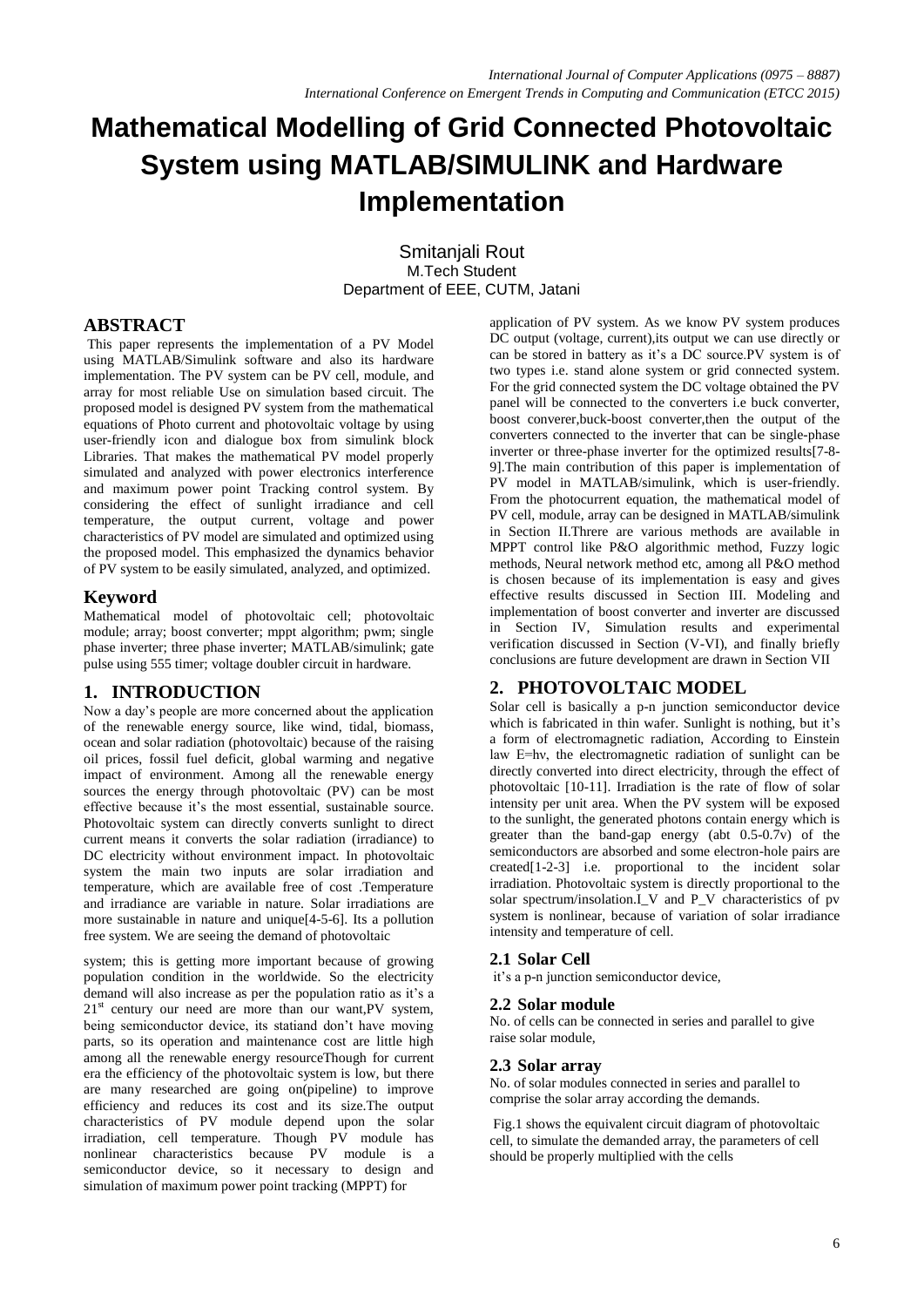

## **Fig.1: Equivalent circuit of PV cell**

The model equations are given for solar cell from $(1)$  to  $(6)$ 

| $I = Iph - Id - Ish$                 | (1) |
|--------------------------------------|-----|
| $Iph = [Is + Ki(Tc - Tref)]\lambda$  | (2) |
| $Id = Is[exp(V + IRs) / (kTcA) - 1]$ | (3) |
| $Ish = (V + IRs) / Rsh$              | (4) |
|                                      |     |

$$
Is = Ins(\frac{Tc}{Tref})^3 \exp[qEg(\frac{1}{Tref} - \frac{1}{Tc})]
$$
 (5)

$$
Irs = Isc / [exp(qVoc / NskATc) - 1]
$$
 (6)

Where;

- I: Output current of PV array
- Iph: Photo current
- Id: Diode current
- Ish: Shunt current
- Ki: Cell short circuit current temp. Coefficient

Tc: Working temperature

- Tref: Reference temperature
- Is: Cell saturation dark current
- Q: Charge (1.6e-19C)
- A: Ideal factor
- Voc: Open circuit voltage V: PV voltage
- Rs: Series resistance
- Rsh: Shunt resistance
- K: Boltzmann's constant (1.38e-23 J/K)
- Ns: Number of cell in series
- Np: Number of cell in parallel
- Eg: Band gap energy

## **2.4 Cell saturation dark current (Is)**

It is the current developed when the cell faces low intensity, dark saturation current differentiate one diode to another, it measure the recombination in the device, the diode which has lager recombination will have a larger saturation dark current

## **2.5 Ideal factor (A)**

It measures how closely the diode follows the ideal diode equation.

#### **2.6 Series resistance (Rs)**

In solar cells its value is very low, in ideal condition it's neglected, If Rs will be high then current will decreases and losses increases. It has mainly three impacts, i.e. the current movement through emitter and base, it's the contact resistance between the metal contact and silicon, and the resistance of the top and rear metal contacts.

## **2.7 Shunt Resistance (Rsh)**

It has high value, because to reduce leakage current, power loss will be caused by presence of Rsh, by providing an alternative current path for the leakage current. It will be severed at low intensity levels.

## **2.8 Bypass diode**

This diode affects the solar cell only reverse bias condition, it eliminates the destructive effect of hot-spot, and it is connected antiparallel to the solar cell.

## **2.9 Parasitic Resistance**

The main impact of parasitic resistance is to reduce the fill factor. The resistive effect of solar cell can be reduced the efficiency of the solar cell by dissipating power in the Rs, Rsh resistance.

# **2.10 Efficiency**

It is the fraction of incident power which will be converted to electricity.

## **2.11 Fill factor**

Fill factor will determine the quality of the solar cell.

## **2.12 Tendem cells**

It can be either individual cell or reconnected in series, the current in the solar cell is the difference between the leakage current and forward bias current.

## **2.13 Effect of Temperature**

*The* increased temperature mostly affect the open circuit voltage (Voc).When the temperature will be increased, then the band gap of semiconductor will be reduced , so less amount of energy will be required to break the bond. The Voc will be decreased as the temperature will increase because of the temperature dependence on cell dark saturation current increases slightly with temperature

## **2.14 Effect of intensity**

As the intensity of the solar irradiation will be increased then the short circuit current will increase sharply, as the current is directly proportional to the intensity level and the open circuit voltage slightly increase.

# **3. MPPT**

As we already discussed the inputs of solar cell are solar irradiation and cell temperature, Which are variable in nature, so the output DC voltage and current also be varied respectively, for this effect the losses will be more in the cells, so to reduce the losses in the system we are developing maximum power point tracking system (MPPT), which will track the maximum power at the moment from the P\_V curve, so that disturbance will be reduced, as a result the losses will be decreased. The damaged of the grid will be reduced .As the output will be more stable and consistency, the efficient will be increased. There are more than 19<sup>th</sup> methods are available for the MPPT, among them I used P&O method for my proposed work,[10-11] it is easy in implementation and reliable and gives effective results.

## **3.1 Perturbation observation (P&O) method:**

By using controller in PV system the output of the PV array will be changed with a smaller step in each control cycle. The mode can be increased or decreased as per the system operation, but in P&O method the step size is fixed. It can sense both voltage and current, it can be analog or digital, it is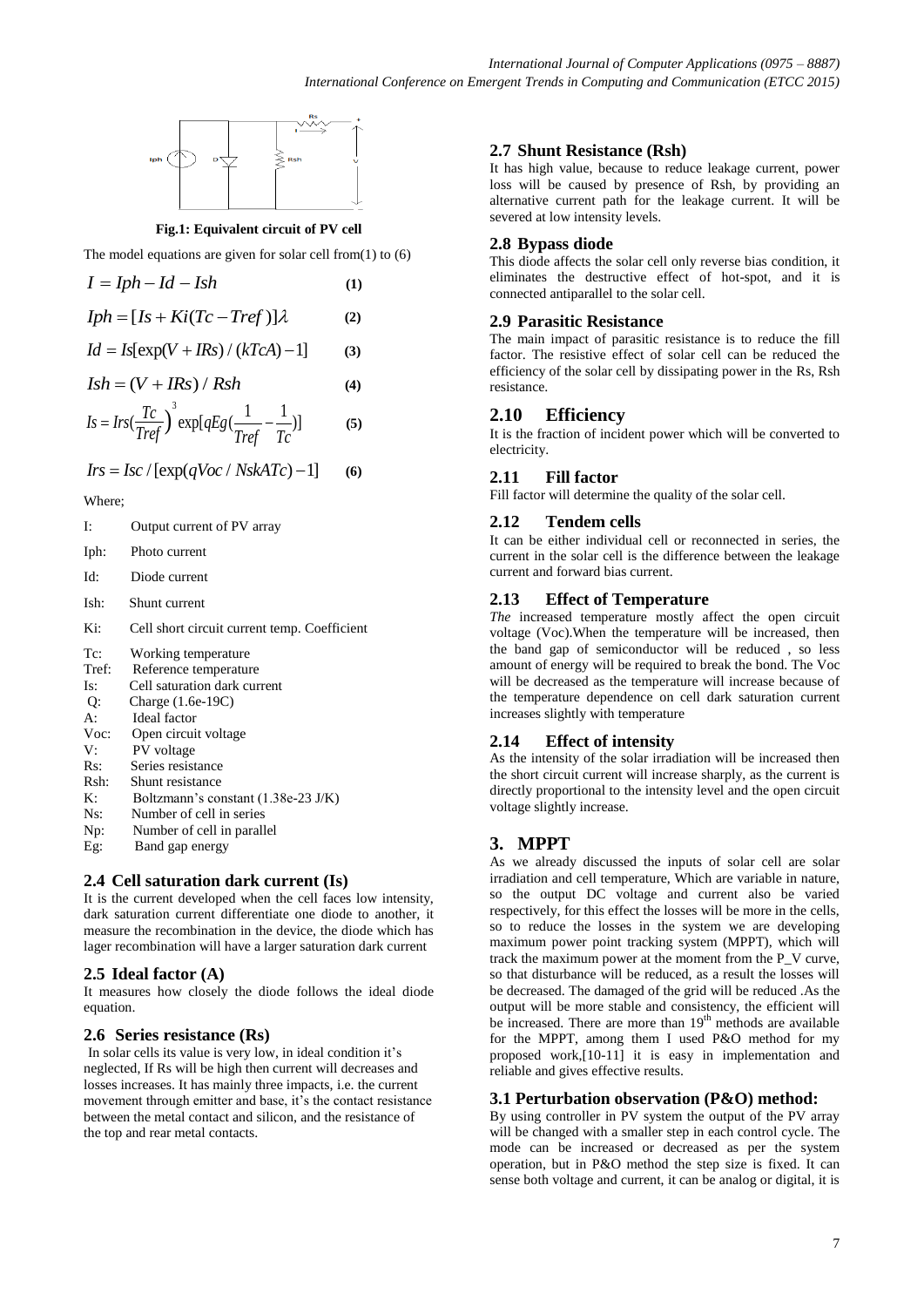a true MPPT, its convergence speed varies. Both the output voltage and output current of pv array can be control object, for this process is called "perturbation";then, next maximum point will be occurred by comparing the output power of PV array of the cycles before and after the perturbation[12-13].

In this method to select the present point it will be compared with the previous point. If the output power will be increased, "perturbation" will be continued to work the direction in the previous cycles, if else the output power is decreased, "perturbation" will be changed the direction. In this process, the actual operating point of PV array can be moved closer to the maximum power point, back and forth process occurs to reach the steady state , it is most effectively applicable in a small area.P&O methods flow chart is given bellow;



**Fig.2: Flowchart of P&O Algorithm**

# **4. IMPLEMENTATIO AND SIMULATION OF MODEL**

## **4.1 Boost Converter Model**

The boost converter[14] with inverter interfaces PV panel and the load. The designed equations for the Boost converter are given from equations (7) to (10)

The voltage ratio of the Boost converter is given as,

$$
\frac{V_o}{Vg} = \frac{1}{1 - D} \tag{7}
$$

The duty ratio of the Boost converter is given as

$$
D = 1 - \frac{Vg}{Vo} \tag{8}
$$

Where;

- Vg: Input voltage
- Vo: Output voltage
- D: Duty cycle

In fig.5 the simulation model of boost converter is given. The inductor and capacitor is designed based on the following given equations for the continuous operation's of converter,

$$
L = \frac{Vg * D}{f * \Delta IL}
$$
 (9)

$$
C = \frac{D}{f} \times Ro \times (\frac{\Delta V o}{V})
$$
 (10)

The designed parameters used in simulation are

$$
L=1.74 \text{ mH}, C=1.174*10^{\circ}4F, R=308 \Omega,
$$

*Fz*= 100kHz

# **4.2 Pulse width modulation (PWM)**

In the PWM technique the square wave from pulse generator will be converted to triangular wave by changing the frequency of the pulse generator and this triangular wave form is compared with the sine wave, In PWM the carrier frequency is compared with the modulated frequency to get desired pulse for the system[16].

## **4.3 Inverter**

The output voltage we obtained from the PV system is DC voltage ,which is given to the boost converter to increase the voltage level, now after boosting we will give the boost voltage to single- phase and three-phase inverter circuit to get the AC voltage for our application. The inverter circuits are modulated through PWM technique [15].



**Fig.3: Simulink block generating the gate signal**



**Fig4Simulink block three-phase inverter**



**Fig.5: Simulation model of PV array with mppt and boost converter**



**Fig.6Simulink block of the photovoltaic array**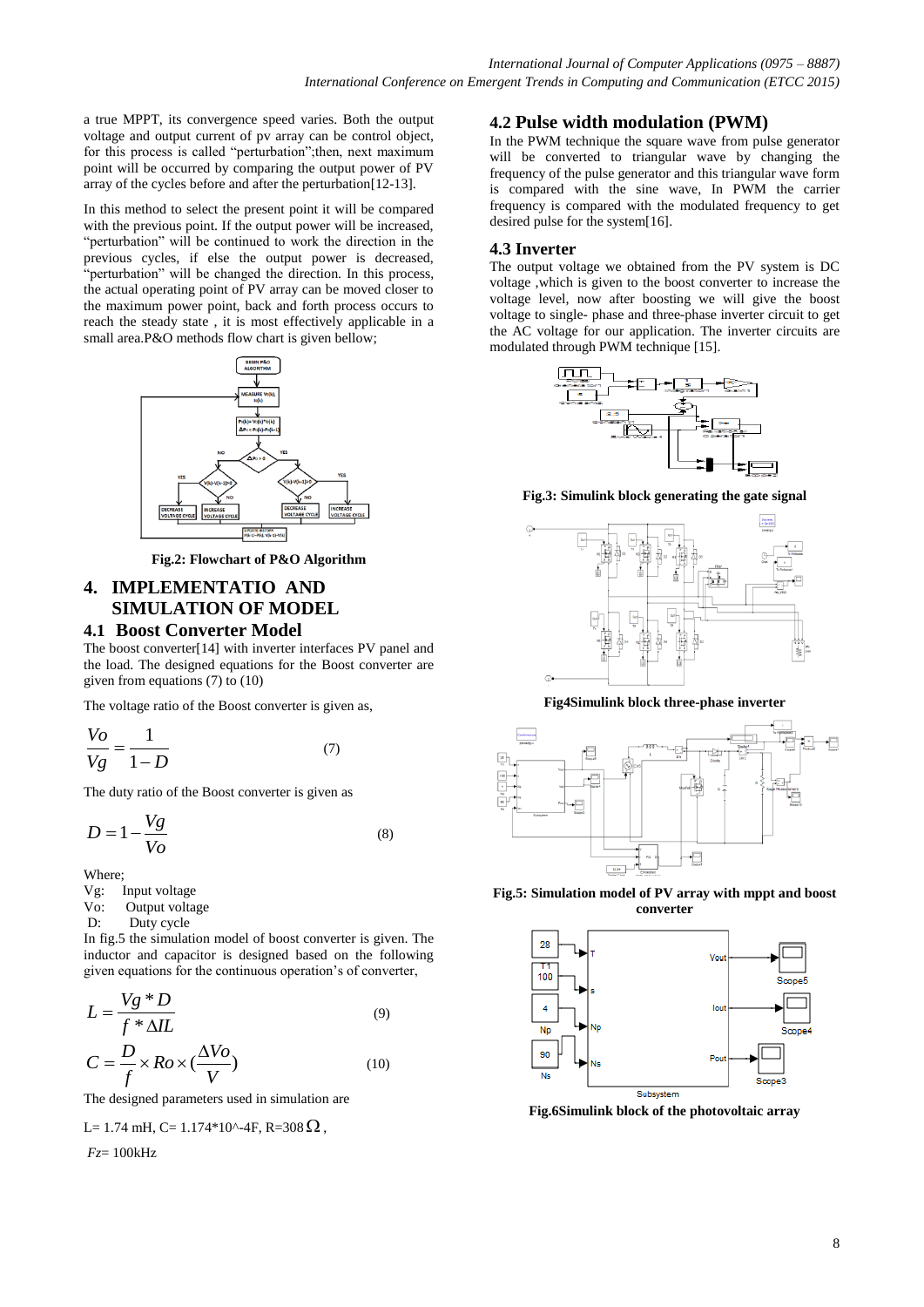

**Fig.7:P\_V curve of varying irradiance at constant temperature 28***°*



**Fig.8: I\_V curve of varying irradiance at constant temperature 28***°*



**Fig.9: I\_V curve of varying temperature at constant irradiance 1000W/m2**



**Fig.10:P\_V curve of varying temperature at constant irradiance 1000w/m2**



**Fig.11: Output voltage from boost converter**



**Fig.12:Output voltage from three phase inverter**

**TABLE I. Characteristics of the PA** 

| <b>PARAMETER</b> | <b>VALUES</b>  |
|------------------|----------------|
| Peak power       | 500 watt       |
| Np               | $\overline{4}$ |
| <b>Ns</b>        | 90             |
| <b>Isr</b>       | 3.75A          |
| Tr               | 301K           |
| Ki               | 0.00021A/K     |
| Irr              | 0.000023A      |
| A                | 2.13           |

**5.2 Experimental Verification**



**Fig.13: I\_V characteristics from experiment**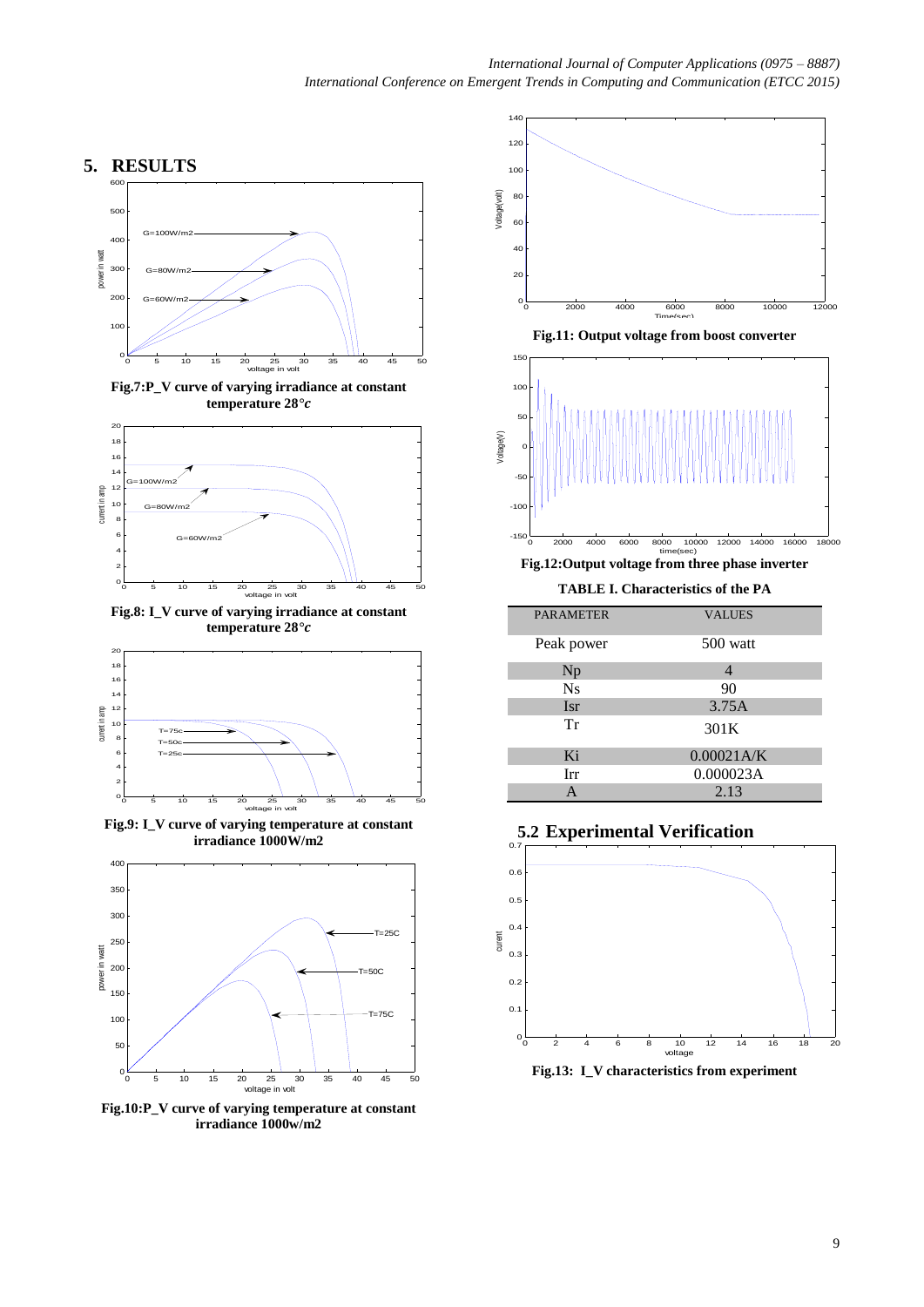

**Fig.14: P\_V characteristics from experiment**

The waveforms obtained by varying the solar isolation and temperatures which are fed into the PV array model have been plotted as shown above; I-V and P\_V curves obtained at 301K for various irradiance levels , we observed that by increasing the solar radiation at constant temperature the voltage and current output from PV array also increases .Hence at higher isolation we can get our required level voltage P-V curves obtained at 280C for various irradiance levels , we observed that by increasing the solar isolation level, the power output from PV array increases. I-V curves obtained at an irradiance of 100 mW /cm2 for various temperatures. we observed that by increasing the temperature level at constant irradiance, the voltage output from PV array decreases but current output increases slightly with respect to voltage and, hence the power output from PV array decreases.

#### **5.1 Hardware Implimentation**

To implements the circuit in hardware we need the parameters which are given in the Table no.II.In this paper we used the high pass capacitor instead of MPPT, By using high pass capacitor the DC output voltage can be made ripple free ,this ripple free output voltage will be given to the L555 timer circuit to make the DC voltage into pulse of DC voltage ,to boost the DC output voltage then it will be given to the voltage boost circuit which is made up of by arranging capacitors and diodes. Then this boosted voltage will be given through step up transformer. The circuit diagram of hardware implementation is given on the fig no.15.The result obtained from the experiment is given in the Table.III.

| <b>Parameters</b>        | Code                 | <b>Ouanti</b><br>ty         | <b>Values</b>      |
|--------------------------|----------------------|-----------------------------|--------------------|
| 555 timer                | <b>NE555</b>         |                             |                    |
| <b>Diode</b>             | 1N4001               | $\mathcal{D}_{\mathcal{L}}$ |                    |
| Capacitor                | 104                  |                             | $0.01$ nf          |
| Capacitor                |                      | 3                           | 2.2<br>$\mu$ f,63v |
| <b>Resister</b>          | Brown, black,<br>red |                             | 10k<br>ohm         |
| <b>Potentiom</b><br>eter | E02                  |                             | 1 M                |



**Fig.15: Hardware implementation**

| Table.Iii: Result From Hardware Circuit |  |
|-----------------------------------------|--|
|-----------------------------------------|--|

| Input voltage $(V)$ | <b>Output Voltage(V)</b> |
|---------------------|--------------------------|
| 6.59                | 13.2                     |
| 2.9                 | 5.4                      |
| 7.2                 | 13.9                     |
| 4.8                 | 10.7                     |
| 5.3                 | 11.2                     |

## **6 CONCLUSION**

Designed and Simulation model of Photovoltaic cell from mathematical is established in this paper ,and the output I\_V and P<sub>V</sub> characteristics of the cell is studied and analyzed by taking different conditions , i.e. by varying temperature or by varying irradiance. Then the common P&O algorithm for MPPT control is described and a MPPT control photovoltaic system is built and simulated in the MATLAB/Simulink. Then designed a boost converter and the parameters are designed according to the input supply and finally the boosted dc output voltage is given to the load through designed threephase inverter circuit, which is modulated by designed PWM modulation technique, Finally this circuit is implemented in hardware for our application.

#### **7 REFERENCES**

- [1] Rashid Muhammad H, Power Electronics Circuits, Devices and Applications, Prentice Hall India, Third edition.
- [2] Bambara P. S., Power Electronics, Khanna Publishers, 2007.
- [3] Power Electronics, Mohan,Undeland,Riobbins .B.H Khan
- [4] Ying-chun , "High efficiency ZCS Buck converter for rechargeable batteries*" IEEE transactions on industrial electronics*, Vol.57,No.7,july 2010.
- [5] S. W. Angrist, , *Direct Energy Conversion*, Allyn and Bacon, Inc.,  $4<sup>th</sup>$  edition, 1982, pp. 177-227.
- [6] O. Wasynczuk, "Dynamic behavior of a class of photovoltaic power systems," *IEEE Transactions on Power Apparatus and Systems*, vol.PAS-102, no. 9, 1983, pp. 3031-3037.
- [7] I.H Atlas, A.M Sharaf, "A photovoltaic Array Simulation Model for Matlab-Simulink GUI Environment", Proce. of IEEE International Conference on Clean Electrical Power, ICCEP 2007, Capri, Italy.